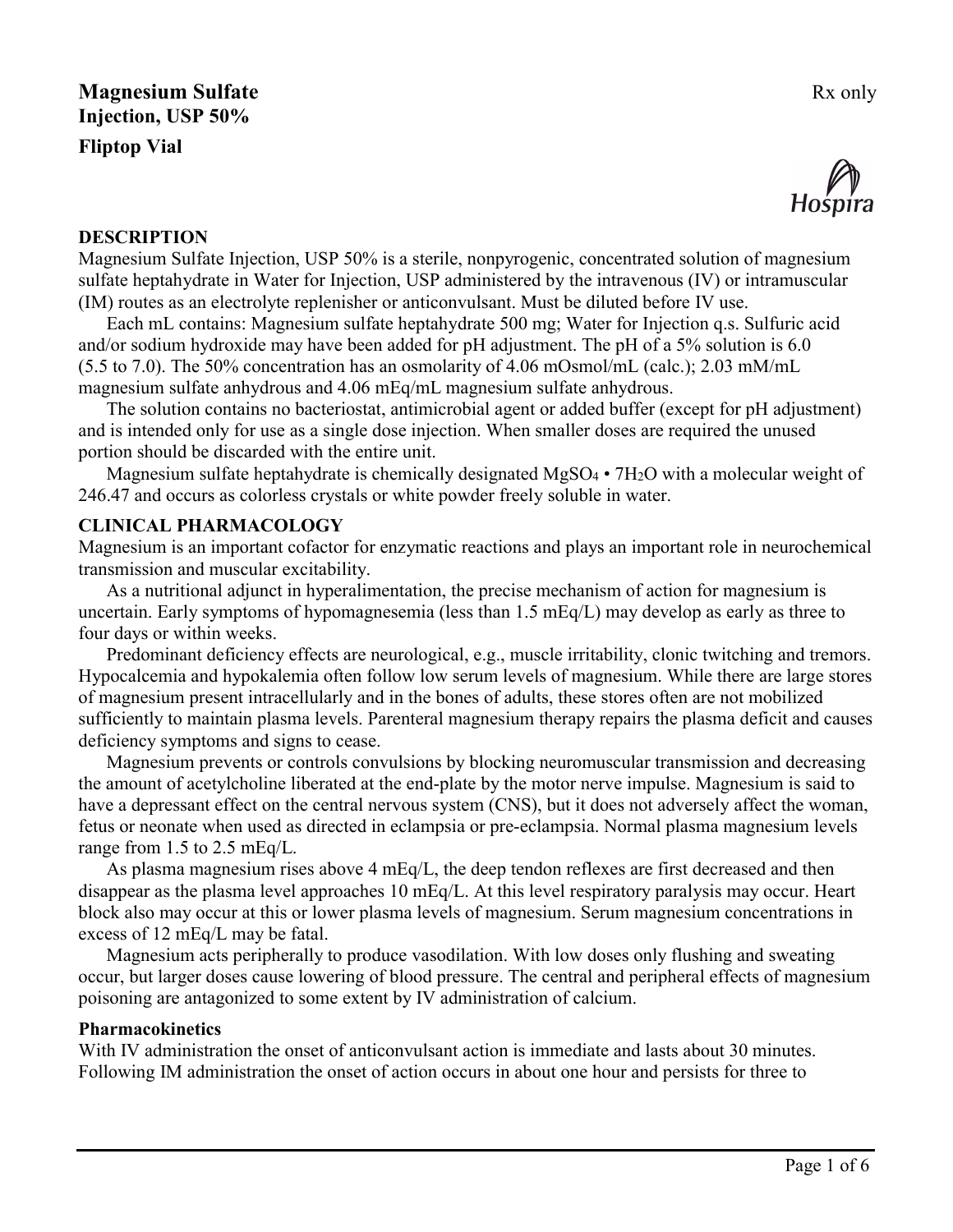four hours. Effective anticonvulsant serum levels range from 2.5 to 7.5 mEq/L. Magnesium is excreted solely by the kidneys at a rate proportional to the plasma concentration and glomerular filtration.

# **INDICATIONS AND USAGE**

Magnesium Sulfate Injection, USP is suitable for replacement therapy in magnesium deficiency, especially in acute hypomagnesemia accompanied by signs of tetany similar to those observed in hypocalcemia. In such cases, the serum magnesium level is usually below the lower limit of normal  $(1.5 \text{ to } 2.5 \text{ mEq/L})$  and the serum calcium level is normal  $(4.3 \text{ to } 5.3 \text{ mEq/L})$  or elevated.

In total parenteral nutrition (TPN), magnesium sulfate may be added to the nutrient admixture to correct or prevent hypomagnesemia which can arise during the course of therapy.

Magnesium sulfate injection is also indicated for the prevention and control of seizures in preeclampsia and eclampsia, respectively.

### **CONTRAINDICATIONS**

Parenteral administration of the drug is contraindicated in patients with heart block or myocardial damage.

### **WARNINGS**

### **Fetal Harm**

Continuous administration of magnesium sulfate beyond 5 to 7 days to pregnant women can lead to hypocalcemia and bone abnormalities in the developing fetus. These bone abnormalities include skeletal demineralization and osteopenia. In addition, cases of neonatal fracture have been reported. The shortest duration of treatment that can lead to fetal harm is not known. Magnesium sulfate should be used during pregnancy only if clearly needed. If magnesium sulfate is given for treatment of preterm labor, the woman should be informed that the efficacy and safety of such use have not been established and that use of magnesium sulfate beyond 5 to 7 days may cause fetal abnormalities.

#### **Aluminum Toxicity**

This product contains aluminum that may be toxic. Aluminum may reach toxic levels with prolonged parenteral administration if kidney function is impaired. Premature neonates are particularly at risk because their kidneys are immature, and they require large amounts of calcium and phosphate solutions, which contain aluminum.

Research indicates that patients with impaired kidney function, including premature neonates, who receive parenteral levels of aluminum at greater than 4 to 5 mcg/kg/day accumulate aluminum at levels associated with central nervous system and bone toxicity. Tissue loading may occur even at lower rates of administration.

Parenteral use in the presence of renal insufficiency may lead to magnesium intoxication. IV use in eclampsia should be reserved for immediate control of life-threatening convulsions.

# **PRECAUTIONS**

#### **General**

Administer with caution if flushing and sweating occurs. When barbiturates, narcotics or other hypnotics (or systemic anesthetics) are to be given in conjunction with magnesium, their dosage should be adjusted with caution because of additive CNS depressant effects of magnesium.

Because magnesium is removed from the body solely by the kidneys, the drug should be used with caution in patients with renal impairment. Urine output should be maintained at a level of 100 mL or more during the four hours preceding each dose. Monitoring serum magnesium levels and the patient's clinical status is essential to avoid the consequences of overdosage in toxemia. Clinical indications of a safe dosage regimen include the presence of the patellar reflex (knee jerk) and absence of respiratory depression (approximately 16 breaths or more/minute). When repeated doses of the drug are given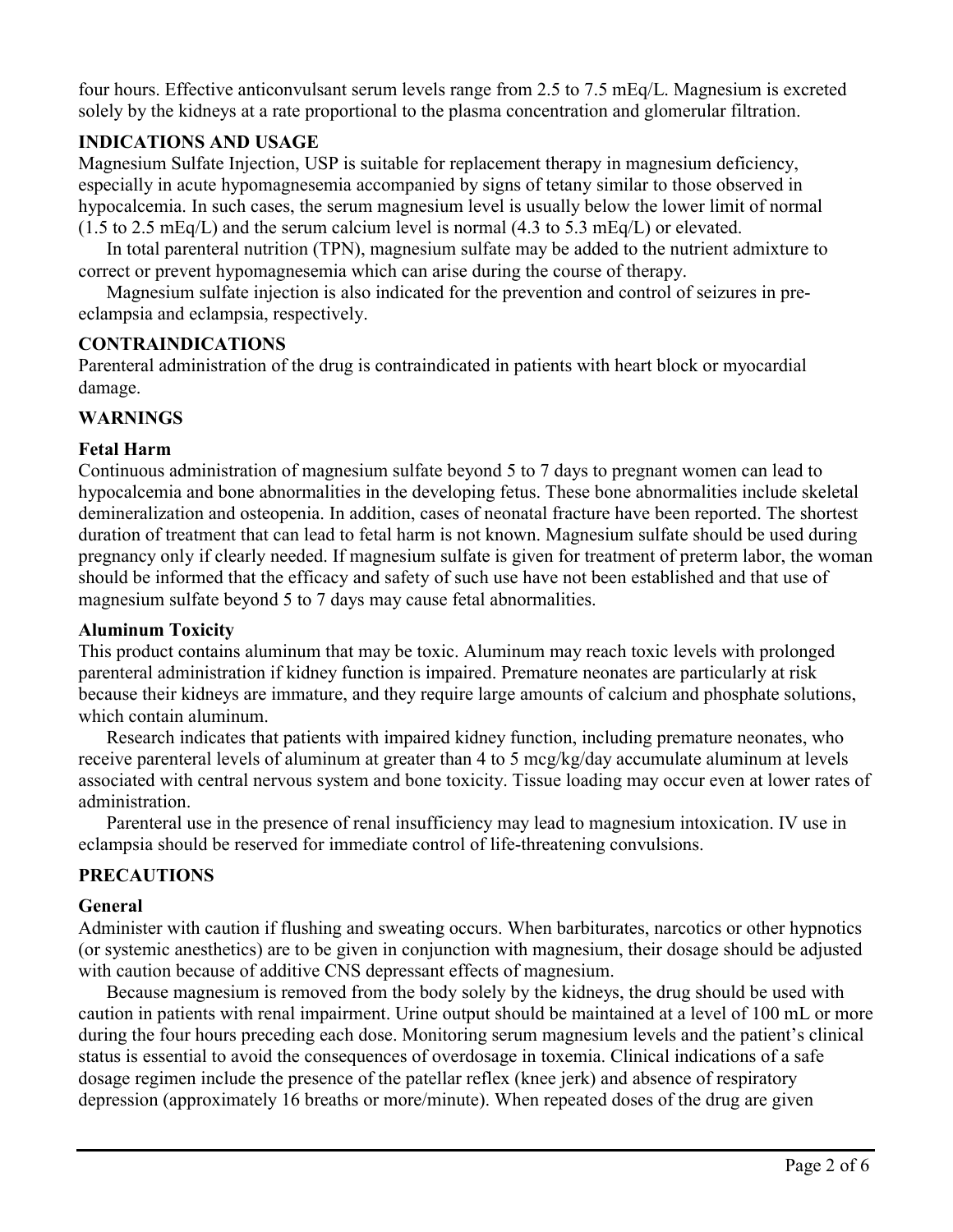parenterally, knee jerk reflexes should be tested before each dose and if they are absent, no additional magnesium should be given until they return. Serum magnesium levels usually sufficient to control convulsions range from 3 to 6 mg/100 mL (2.5 to 5 mEq/L). The strength of the deep tendon reflexes begins to diminish when magnesium levels exceed 4 mEq/L. Reflexes may be absent at 10 mEq magnesium/L, where respiratory paralysis is a potential hazard. An injectable calcium salt should be immediately available to counteract the potential hazards of magnesium intoxication in eclampsia.

Magnesium sulfate injection (50%) must be diluted to a concentration of 20% or less prior to IV infusion. Rate of administration should be slow and cautious, to avoid producing hypermagnesemia. The 50% solution also should be diluted to 20% or less for IM injection in infants and children.

## **Laboratory Tests**

Magnesium sulfate injection should not be given unless hypomagnesemia has been confirmed and the serum concentration of magnesium is monitored. The normal serum level is 1.5 to 2.5 mEq/L.

### **Drug Interactions**

*CNS Depressants* — When barbiturates, narcotics or other hypnotics (or systemic anesthetics), or other CNS depressants are to be given in conjunction with magnesium, their dosage should be adjusted with caution because of additive CNS depressant effects of magnesium. CNS depression and peripheral transmission defects produced by magnesium may be antagonized by calcium.

*Neuromuscular Blocking Agents* — Excessive neuromuscular block has occurred in patients receiving parenteral magnesium sulfate and a neuromuscular blocking agent; these drugs should be administered concomitantly with caution.

*Cardiac Glycosides* — Magnesium sulfate should be administered with extreme caution in digitalized patients, because serious changes in cardiac conduction which can result in heart block may occur if administration of calcium is required to treat magnesium toxicity.

#### **Pregnancy**

# **Teratogenic Effects** (See **WARNINGS** and **PRECAUTIONS**)

Magnesium sulfate can cause fetal abnormalities when administered beyond 5-7 days to pregnant women. There are retrospective epidemiological studies and case reports documenting fetal abnormalities such as hypocalcemia, skeletal demineralization, osteopenia and other skeletal abnormalities with continuous maternal administration of magnesium sulfate for more than 5 to 7 days.<sup>1-10</sup> Magnesium sulfate injection should be used during pregnancy only if clearly needed. If this drug is used during pregnancy, the woman should be apprised of the potential harm to the fetus.

#### **Nonteratogenic Effects**

When administered by continuous IV infusion (especially for more than 24 hours preceding delivery) to control convulsions in a toxemic woman, the newborn may show signs of magnesium toxicity, including neuromuscular or respiratory depression. (See **OVERDOSAGE**).

#### **Labor and Delivery**

Continuous administration of magnesium sulfate is an unapproved treatment for preterm labor. The safety and efficacy of such use have not been established. The administration of magnesium sulfate outside of its approved indication in pregnant women should be by trained obstetrical personnel in a hospital setting with appropriate obstetrical care facilities.

#### **Nursing Mothers**

Since magnesium is distributed into milk during parenteral magnesium sulfate administration, the drug should be used with caution in nursing women.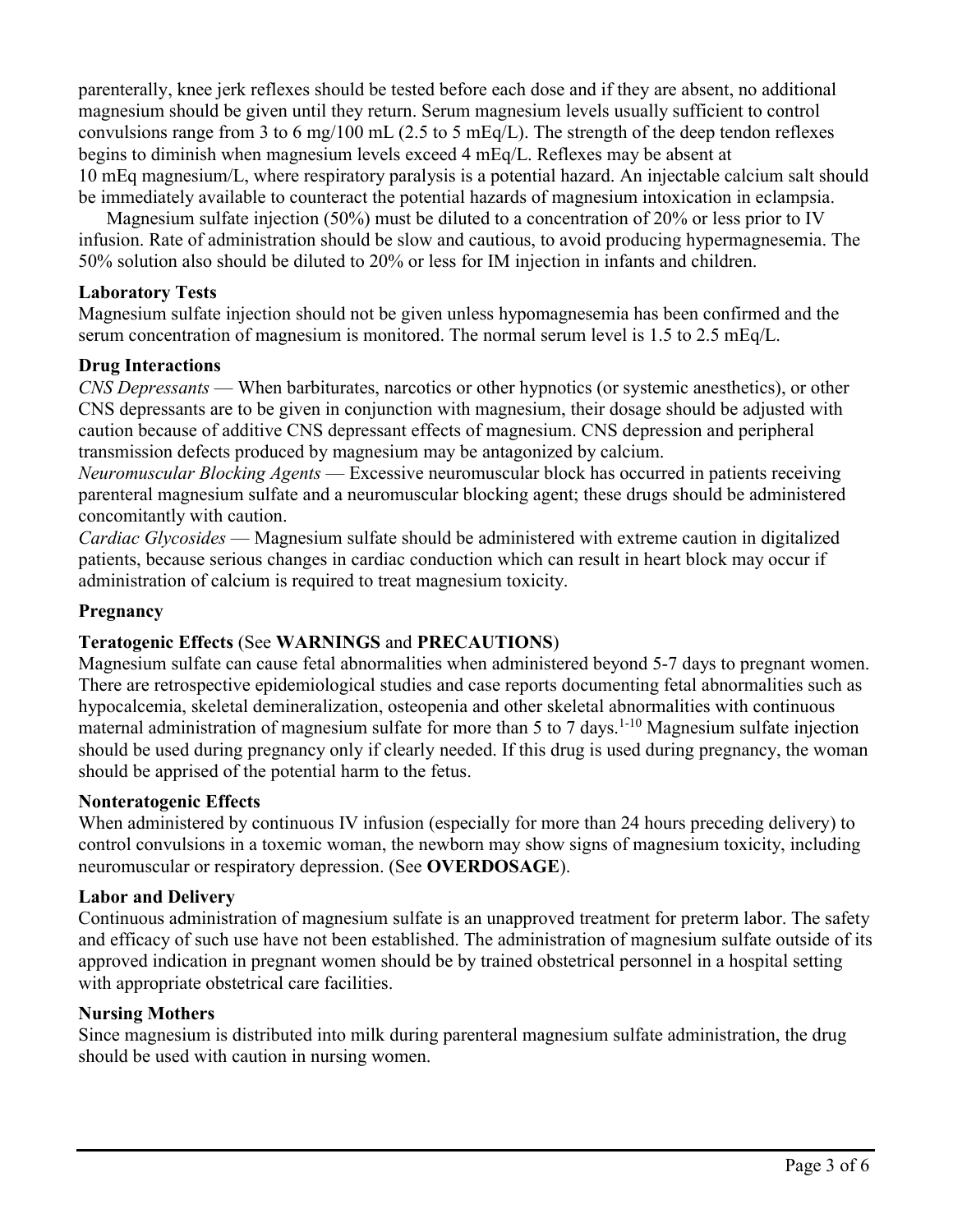# **Geriatrics**

Geriatric patients often require reduced dosage because of impaired renal function. In patients with severe impairment, dosage should not exceed 20 g in 48 hours. Serum magnesium should be monitored in such patients.

## **ADVERSE REACTIONS**

The adverse effects of parenterally administered magnesium usually are the result of magnesium intoxication. These include flushing, sweating, hypotension, depressed reflexes, flaccid paralysis, hypothermia, circulatory collapse, cardiac and CNS depression proceeding to respiratory paralysis. Hypocalcemia with signs of tetany secondary to magnesium sulfate therapy for eclampsia has been reported.

# **OVERDOSAGE**

Magnesium intoxication is manifested by a sharp drop in blood pressure and respiratory paralysis. Disappearance of the patellar reflex is a useful clinical sign to detect the onset of magnesium intoxication. In the event of overdosage, artificial ventilation must be provided until a calcium salt can be injected IV to antagonize the effects of magnesium.

### **For Treatment of Overdose**

Artificial respiration is often required. Intravenous calcium, 10 to 20 mL of a 5% solution (diluted if desirable with isotonic sodium chloride for injection) is used to counteract effects of hypermagnesemia. Subcutaneous physostigmine, 0.5 to 1 mg may be helpful.

Hypermagnesemia in the newborn may require resuscitation and assisted ventilation via endotracheal intubation or intermittent positive pressure ventilation as well as IV calcium.

# **DOSAGE AND ADMINISTRATION**

Dosage of magnesium sulfate must be carefully adjusted according to individual requirements and response, and administration of the drug should be discontinued as soon as the desired effect is obtained.

Both IV and IM administration are appropriate. IM administration of the undiluted 50% solution results in therapeutic plasma levels in 60 minutes, whereas IV doses will provide a therapeutic level almost immediately. The rate of IV injection should generally not exceed 150 mg/minute (1.5 mL of a 10% concentration or its equivalent), except in severe eclampsia with seizures (see below). Continuous maternal administration of magnesium sulfate in pregnancy beyond 5 to 7 days can cause fetal abnormalities.

Solutions for IV infusion must be diluted to a concentration of 20% or less prior to administration. The diluents commonly used are 5% Dextrose Injection, USP and 0.9% Sodium Chloride Injection, USP. Deep IM injection of the undiluted (50%) solution is appropriate for adults, but the solution should be diluted to a 20% or less concentration prior to such injection in children.

# **In Magnesium Deficiency**

In the treatment of mild magnesium deficiency, the usual adult dose is 1 g, equivalent to 8.12 mEq of magnesium (2 mL of the 50% solution) injected IM every six hours for four doses (equivalent to a total of 32.5 mEq of magnesium per 24 hours). For severe hypomagnesemia, as much as 250 mg (approximately 2 mEq) per kg of body weight (0.5 mL of the 50% solution) may be given IM within a period of four hours if necessary. Alternatively, 5 g, (approximately 40 mEq) can be added to one liter of 5% Dextrose Injection, USP or 0.9% Sodium Chloride Injection, USP for slow IV infusion over a three-hour period. In the treatment of deficiency states, caution must be observed to prevent exceeding the renal excretory capacity.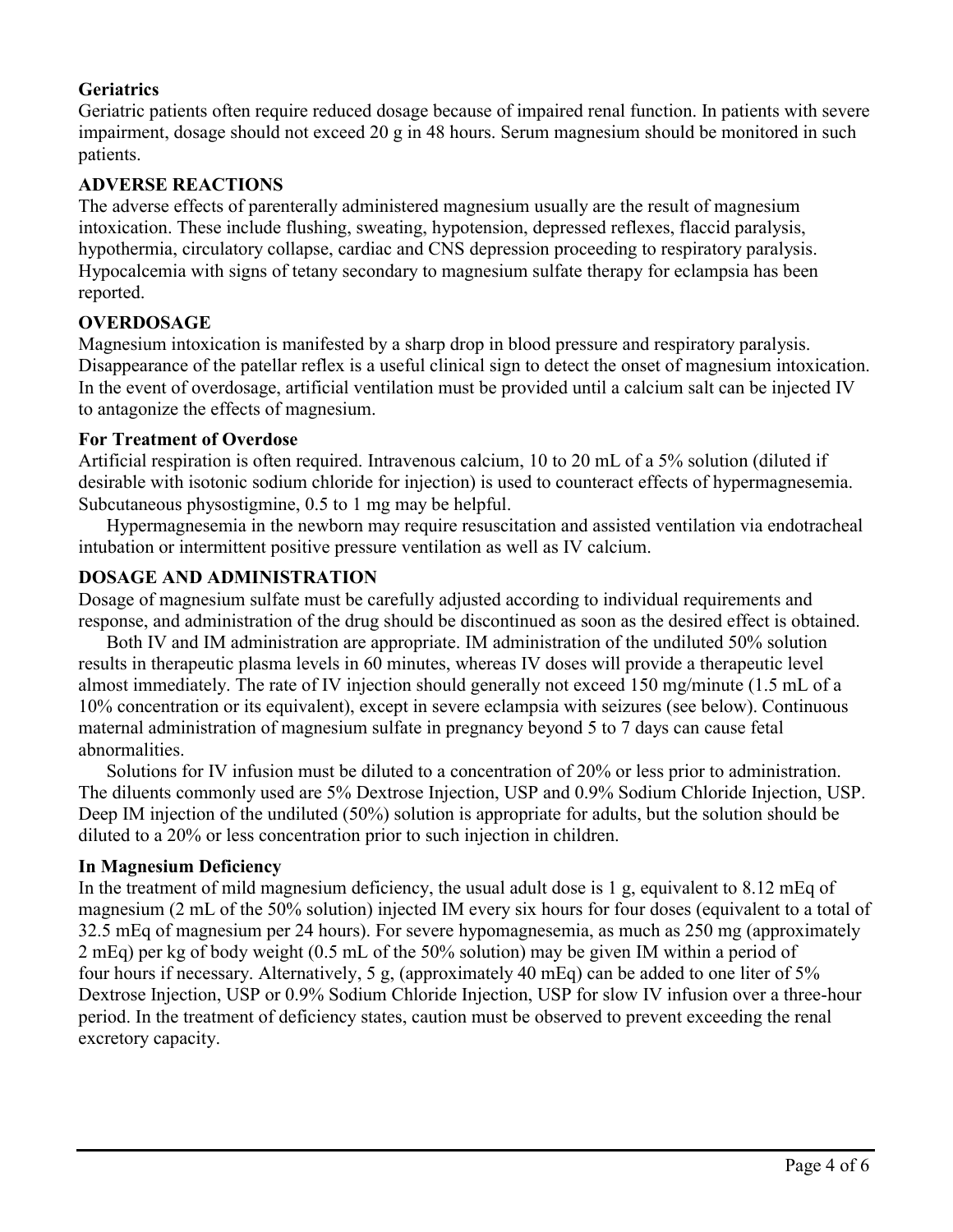# **In Hyperalimentation**

In TPN, maintenance requirements for magnesium are not precisely known. The maintenance dose used in adults ranges from 8 to 24 mEq (1 to 3 g) daily; for infants, the range is 2 to 10 mEq (0.25 to 1.25 g) daily.

## **In Pre-eclampsia or Eclampsia**

In severe pre-eclampsia or eclampsia, the total initial dose is 10 to 14 g of magnesium sulfate. Intravenously, a dose of 4 to 5 g in 250 mL of 5% Dextrose Injection, USP or 0.9% Sodium Chloride Injection, USP may be infused. Simultaneously, IM doses of up to 10 g (5 g or 10 mL of the undiluted 50% solution in each buttock) are given. Alternatively, the initial IV dose of 4 g may be given by diluting the 50% solution to a 10 or 20% concentration; the diluted fluid (40 mL of a 10% solution or 20 mL of a 20% solution) may then be injected IV over a period of three to four minutes. Subsequently, 4 to 5 g (8 to 10 mL of the 50% solution) are injected IM into alternate buttocks every four hours as needed, depending on the continuing presence of the patellar reflex and adequate respiratory function. Alternatively, after the initial IV dose, some clinicians administer 1 to 2 g/hour by constant IV infusion. Therapy should continue until paroxysms cease. A serum magnesium level of 6 mg/100 mL is considered optimal for control of seizures. A total daily (24 hr) dose of 30 to 40 g should not be exceeded. In the presence of severe renal insufficiency, the maximum dosage of magnesium sulfate is 20 grams/48 hours and frequent serum magnesium concentrations must be obtained. Continuous use of magnesium sulfate in pregnancy beyond 5 to 7 days can cause fetal abnormalities.

### **Other Uses**

In counteracting the muscle-stimulating effects of barium poisoning, the usual dose of magnesium sulfate is 1 to 2 g given IV.

For controlling seizures associated with epilepsy, glomerulonephritis or hypothyroidism, the usual adult dose is 1 g administered IM or IV.

In paroxysmal atrial tachycardia, magnesium should be used only if simpler measures have failed and there is no evidence of myocardial damage. The usual dose is 3 to 4 g (30 to 40 mL of a 10% solution) administered IV over 30 seconds *with extreme caution*.

For reduction of cerebral edema, 2.5 g (25 mL of a 10% solution) is given IV.

#### **Incompatibilities**

Magnesium sulfate in solution may result in a precipitate formation when mixed with solutions containing:

| Alcohol (in high concentrations) | Hydrocortisone sodium  |
|----------------------------------|------------------------|
| Alkali carbonates and            | succinate              |
| bicarbonates                     | Phosphates             |
| Alkali hydroxides                | Polymixin B sulfate    |
| Arsenates                        | Procaine hydrochloride |
| Barium                           | Salicylates            |
| Calcium                          | Strontium              |
| Clindamycin phosphate            | Tartrates              |
| <b>Heavy Metals</b>              |                        |

The potential incompatibility will often be influenced by the changes in the concentration of reactants and the pH of the solutions.

It has been reported that magnesium may reduce the antibiotic activity of streptomycin, tetracycline and tobramycin when given together.

Parenteral drug products should be inspected visually for particulate matter and discoloration prior to administration, whenever solution and container permit.